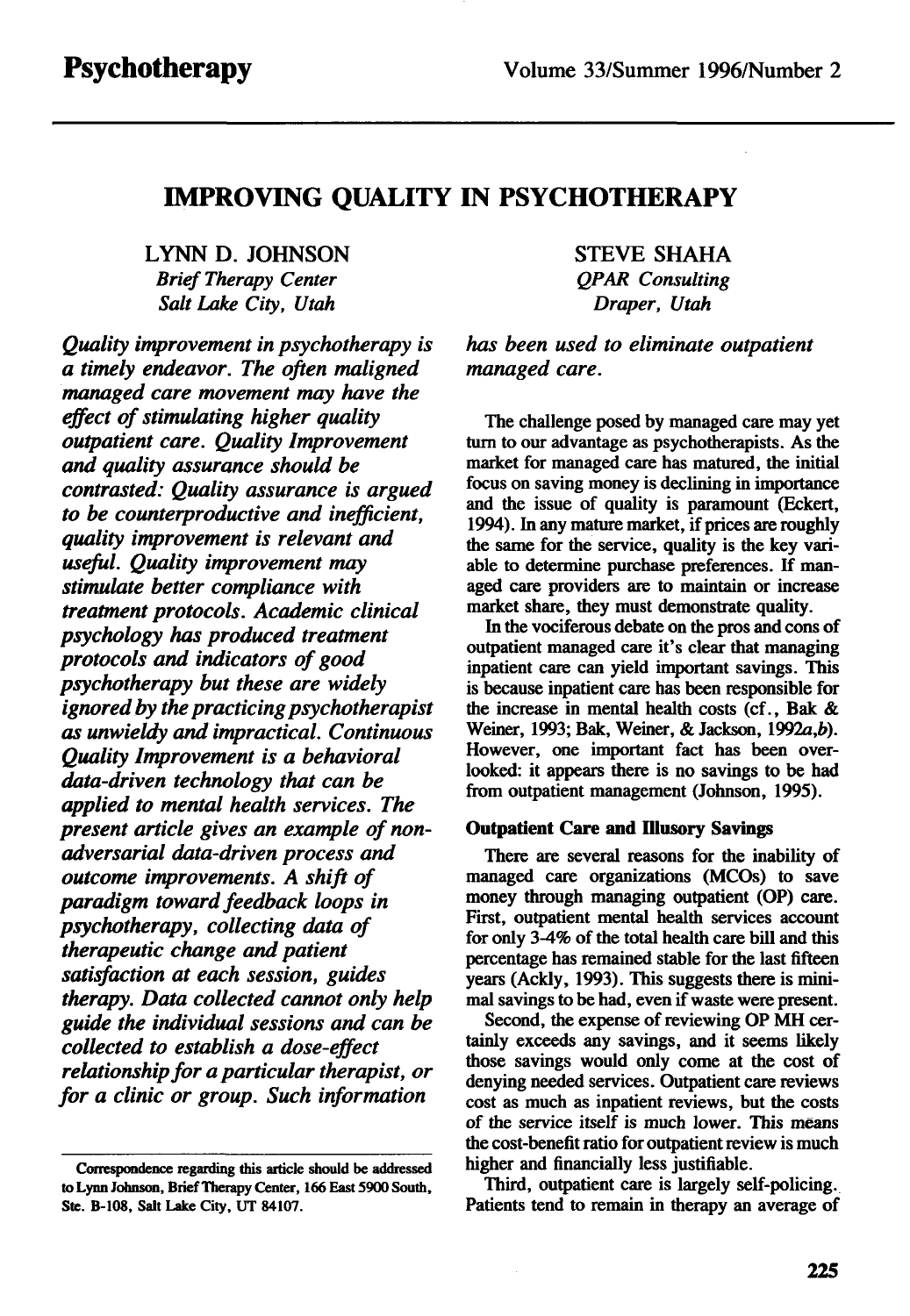six sessions, and only through draconian efforts can that average be lowered through concurrent management. So such outpatient management must be sold to customers not as a money-saving measure (as MCOs originally intended) but as a quality assurance tool (Johnson, 1995). The customer is sold on OP reviews based on the need to assure high quality of service.

# **MCOs and Quality**

Is MCO OP review a contributor to high quality care? Many MCOs try to measure OP quality through primary source verification of degrees, licenses, malpractice insurance, and so on. Such data only speak to a clinician's compliance with basic minimums for practice and do not address the issue of quality of service. It is unreasonable for managed care organization to try to measure therapeutic quality, since such efforts are too far removed from the therapeutic hour to assess quality. Inevitably certification of "quality" will tend toward irrelevant aspects such as whether the therapist has noted the name of a primary care physician or whether the progress notes are signed. The MCO pursuit of quality must necessarily focus on what can be controlled at that level of review, for example, primary verification of credentials and chart reviews. A potential approach to quality for the MCO would be to contact patients about their reactions to the therapy they have received, but even that implies a judgmental process instead of collaborative. Furthermore, such measurement must necessarily be retrospective and thus too far removed from the event to improve practitioner quality of service.

MCOs are not doing quality improvement, therefore, but Quality Assurance (QA), a process imposed on the profession from without and usually seen by the unwilling participants as busy work not related to actual care (Chowanec, 1994). The danger of just measuring quality is that it misses the essential element of *improvement.* In other words, one can measure something called "quality" in a vacuum, which means the MCO becomes a judgmental entity. This relationship is based on an avoidance of pain model (the therapist wanting to avoid being singled out at defective or inferior) would inevitably promote evasion and game-playing with the MCO.

In fact, one can argue that quality assurance makes quality improvement impossible. Since QA tends to emphasize minimum acceptable standards of care, it forces the practitioner to "toe the mark" and thus stifles innovation which might result in more efficient and effective treatment. QA emphasizes uniformity, Continuous Quality Improvement (CQI) emphasizes development, reducing costs while improving outcome. It is inevitable that QA will tend to emphasize some standards of care which evolving practice makes irrelevant. A classic example is the requirement in public mental health centers that cases be "closed." While closing an Inpatient case makes sense (there being a definite date on which the patient leaves the hospital), closing an Outpatient case makes no sense at all, since outpatient cases are better conceived of as ongoing relationships than as discrete events. By requiring closing summaries, the "quality assurance" model actually promotes less efficient use of therapist time. Some therapist have been known to encourage a patient to come in every three months, just to avoid case closing work! To reiterate, QA encourages game playing and evasion.

# QA **Versus CQI**

A Continuous Quality Improvement (Scherkenbach, 1988; Walton, 1986) model, in contrast with traditional QA, empowers therapists. In CQI, the aim is to improve quality, not exclude and blame. One can measure quality in a way that promotes growth and improvement on the part of the clinician (Shaha & Fonnesbeck, 1993, 1994), but to do that, the quality improvement must originate with and benefit the clinician, not an MCO. True CQI, Berwick (1989) suggests, is about growing better apples rather than weeding out bad apples. Practitioner groups and mental health organizations have an interest in cooperative efforts to improve overall outcome data; MCOs have an interest in reducing the number of practitioners to whom they refer. Quality is not improved by ejecting practitioners but by giving them tools and techniques for improving their outcomes. Only by continuous measurement of process and outcome can quality be achieved.

Continuous Quality Improvement and Total Quality Management arise from a general theory for quality in any organized endeavor. Deming (1986) and Juran (1989) have helped organize quality improvement in Japanese and American industry, with the well-known results. While the basis for Deming's work was statistical process control, measurement of the process and outcomes of the manufacturing process, the importance of *customer satisfaction* became central. In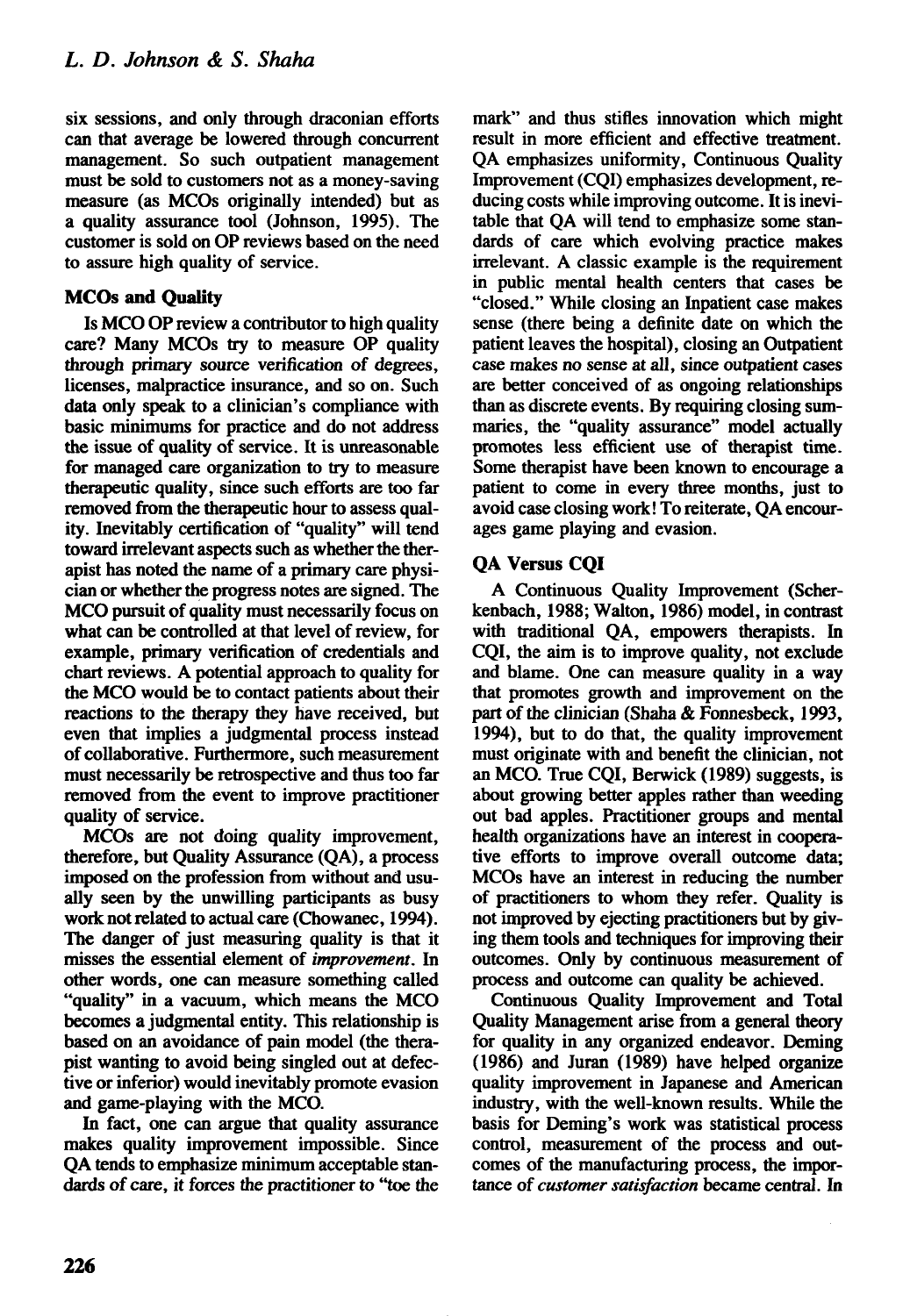other words, there is a convergence between doing well according to the engineers and according to the customer. In psychotherapy, following treatment models and protocols (e.g., Barlow, 1993; Klerman, Weissman, Rounsaville, & Chevron, 1984) accurately and skillfully is analogous to production quality; therapeutic alliance (e.g., Burns & Nolen-Hoeksema, 1992) is analogous to customer satisfaction.

There has been some discussion in the literature about the need for quality improvement in mental health services. Hoyt (1995) gives suggestions and examples of seeking quality within the HMO staff model, and Eckert (1994) suggests that through quality improvement psychotherapy can reduce costs and enhance outcome. Chowanec (1994, 1996) specifically addresses the CQI model and discusses the application of CQI to a state mental hospital. However, a systematic approach to CQI in outpatient mental health has not been presented.

### **Improving Quality in Psychotherapy**

The time is optimal for psychotherapists to create and develop means for personal and organizational quality improvement. Such efforts would have personal and professional advantages:

ONE: At a personal level, therapists can take professional pride in improving skills. To achieve this, therapists must have useful and easily administered and scored instruments which have clinical utility. Such instruments must focus on two aspects: clinical outcome and therapy relationship, since the later correlates most strongly with the eventual outcome (Hill, 1989). It is possible that a revised compensation system could financially reward groups of therapists with high quality, or in other words, both low dose-response ratios (the number of sessions needed to achieve a stable remission of symptoms) and good customer satisfaction. Such teamwork can and should be recognized and rewarded. Thus the therapist with excellent skills has the personal satisfaction of knowing his/her contribution to the group is valued.

TWO: At a group professional level, practice groups which can demonstrate good quality and customer satisfaction will be able to directly bid for contracts which circumvent managed care through carve-outs, capitated care, and other innovative reimbursement plans. Practice groups that collect Average Length of Treatment (ALOT, meaning the total number of hours a patient was

seen in treatment, not the length of time by the calendar) and outcome data are in an excellent position to obtain referrals on a case rate or capitated basis. Because of quality improvement data, large groups of insured lives might be covered on a "case-rate" basis. This means the therapists at that agency will not longer be managed by the MCO. Instead, based on the past performance (in terms of length of treatment and outcome), referrals will be made and the therapist will manage the case with the current data collection procedures.

The term "case rate" means the MCO agrees to pay for each patient based on the average cost of treating that diagnostic category on an outpatient basis. For example, major depressive disorder is the most common diagnosis, and a treatment course of 12-16 sessions is common in resolving the complaints. Resolution might be defined as, among other criteria, the patient scaling the depression as  $\leq$ 9 on the Beck Depression Inventory across several weeks (Frank, Prien, Jarrett, Keller, Kupfer, Lavori, Rush, & Weissman, 1991). Major depression can be treated briefly and effectively (Johnson & Miller, 1994), and if a group can achieve the criteria for resolution (such as >50% of treated patients with stable Beck ratings >9) in less than 12 sessions in at least half of the patients, the ALOT case rate results in a mutually advantageous outcome. The MCO is satisfied because outcome data demonstrate the patient is being treated effectively, that is, until there is a resolution of the depression symptoms; the clinician is satisfied because there is no need for narrative reports to case managers.

THREE: Finally, at a profession-wide level, developing quality improvement models allows professional psychology to undo the disastrous mistakes of the past of opposing managed care (psychology's opposition to managed care only marginalized the profession and certainly did not contribute to any resolution of the problems with managed care). Continuous Quality Improvement will promote effective treatment options based on results of treatment. After all, if there is a significant difference in quality of services, those which are somewhat more expensive but measurably better in quality will always find a market, just as quality in automobiles has been a selling point. Desires by clients for quality insures there is always a significant market segment for expensive, high quality transportation.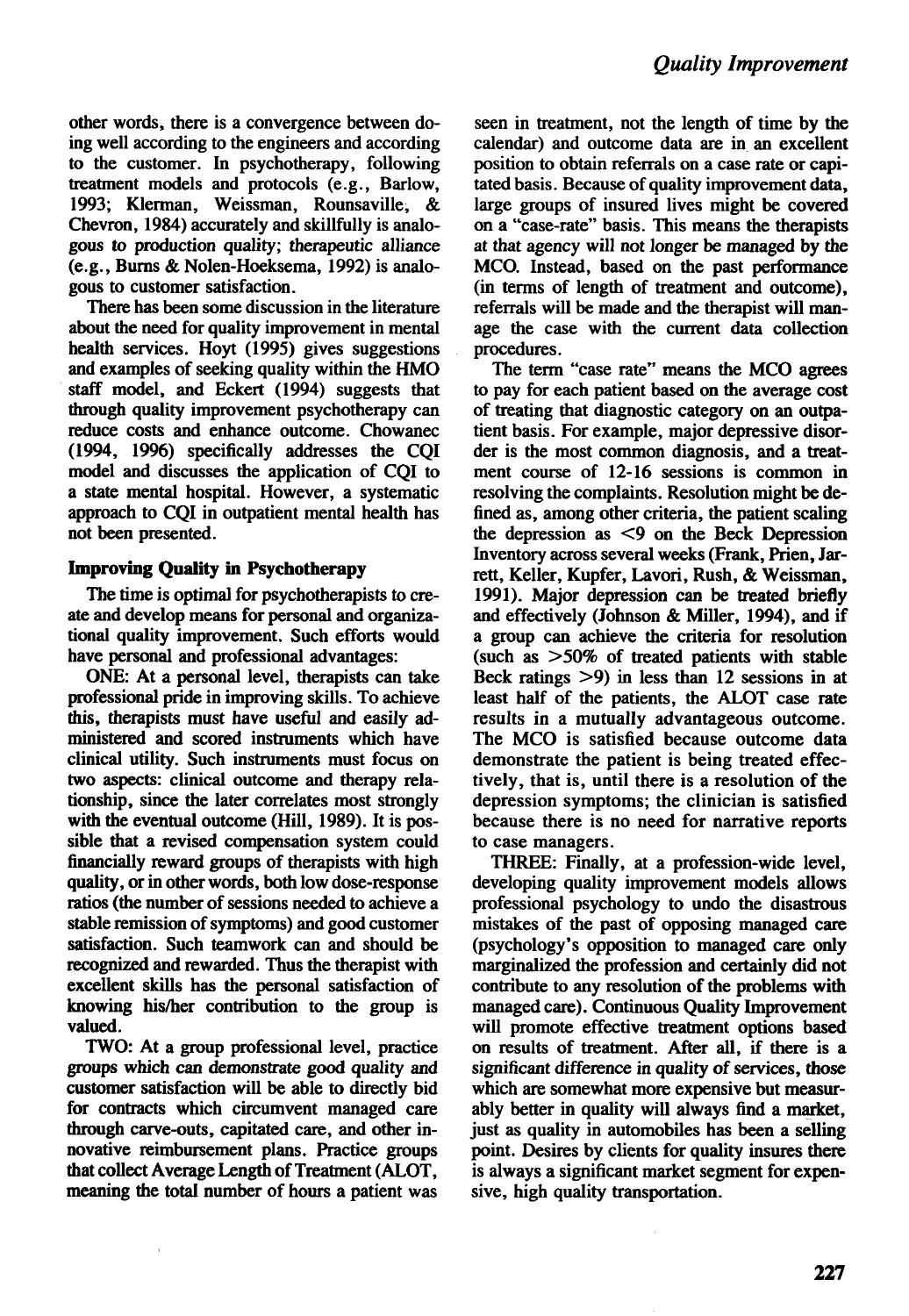## **Total Quality Management and Continuous Quality Improvement**

TQM and CQI are generally conceived of as a single process, with TQM being achieved by continually improving quality. The process for maximizing improvement consists of 11 steps which proceed in four conceptual stages (see Table 1).

The TQM model requires the organization develop a *mission statement* which defines the purpose of the organization. The mission statement should capture in as few words as possible the organization's purpose. The Brief Therapy Center's (BTC) purpose is "The Brief Therapy Center offers the most effective and efficient psychological services possible." We are accountable to those who hire our services and offer timely and relevant reports on our work.

The *vision statement* delineates (a) the values of the organization, (b) the customers and stakeholders, those who have a stake in the organizational mission. The BTC values statement is: "We treat all stakeholders in every situation with respect and strive *to* create positive outcomes for all stakeholders in every intervention." The stakeholders include not only all those who contract for our services and those who offer those services, but also those who are affected by our

**TABLE 1. Components of Continuous Quality Improvement**

- **A. The Reason for Existence (two interdependent and circular processes)**
	- **1. Define Customers and Stakeholders: The Vision Statement.**
	- **2. Draft the Mission Statement and Define Organizationval Values.**
- **B. The Voices of the Customer and the Process**
	- **3. Identify Customers' Needs and Expectations.**
	- **4. Prioritize Customers' Needs and Expectations.**
	- **5. Select of Create Assessment Methods.**
- **C. Process Improvement**
	- **6. Analyze the Current Process.**
	- **7. Revising or Redesigning the Process. What can be changed? What can be eliminated? What must be added?**
	- **8. Implement and Test the New Process.**
	- **9. Assess the Effectiveness of the New Process.**
- **D. Continuously Learn and Improve**
	- **10. Refine the New Process.**
	- **11. Continuously improve.**

services. They include the BTC therapists, clients asking for help in resolving problems with relationships, family conflict, interpersonal conflicts; with symptoms of emotional or physical disease appropriate for psychotherapy interventions; or problems with productivity social fit; organizations including insurance companies and MCOs; business organizations that contract for EAP services, executive coaching, critical incident debriefing and crisis intervention, outplacement coaching and counseling.

In the circular process of defining the vision and mission of the organization, we discovered a vital customer whose needs were being ignored, namely the Managed Care Organization. As a result of the mission statement and vision statement, the first author realized that global reports of outcome to MCOs were insufficient. There are two reasons why the pre-test/post-test model is inadequate.

First, as Chowanec (1994, p. 791) stated, "(In CQI) (w)ork procedures are monitored so that they can be corrected before defects in products occur. Feedback mechanisms are build into work procedures to collect that information needed to understand and then to improve the procedures." This article reports on a first attempt by BTC to measure and report on outcomes via continuous monitoring of processes. The first author, as director of the center, was the test subject for the CQI efforts. Since then, other therapists at the center are collecting their own data.

Second, the therapist does not know what specific interventions are promoting particular outcomes. Thus, with pre-post measures, therapists were unable to report to MCOs just what they were doing to solve certain problems and how those efforts were received. The first author proposed more detailed feedback to certain MCOs that refer patients to the BTC. Generally this was met with reactions from MCOs ranging from confusion to enthusiasm. United Behavioral Systems' Regional Vice President Tim Phillippe (personal communication, March 26, 1996) reported that they are actively seeking high quality providers to be Key Providers. This would mean that providers whose quality can be counted on would be exempt from the managed care process, saving therapist's and MCO time and efforts. However, the way by which a provider's quality can be assured has not been well established. The present article proposes the therapist can provide reliable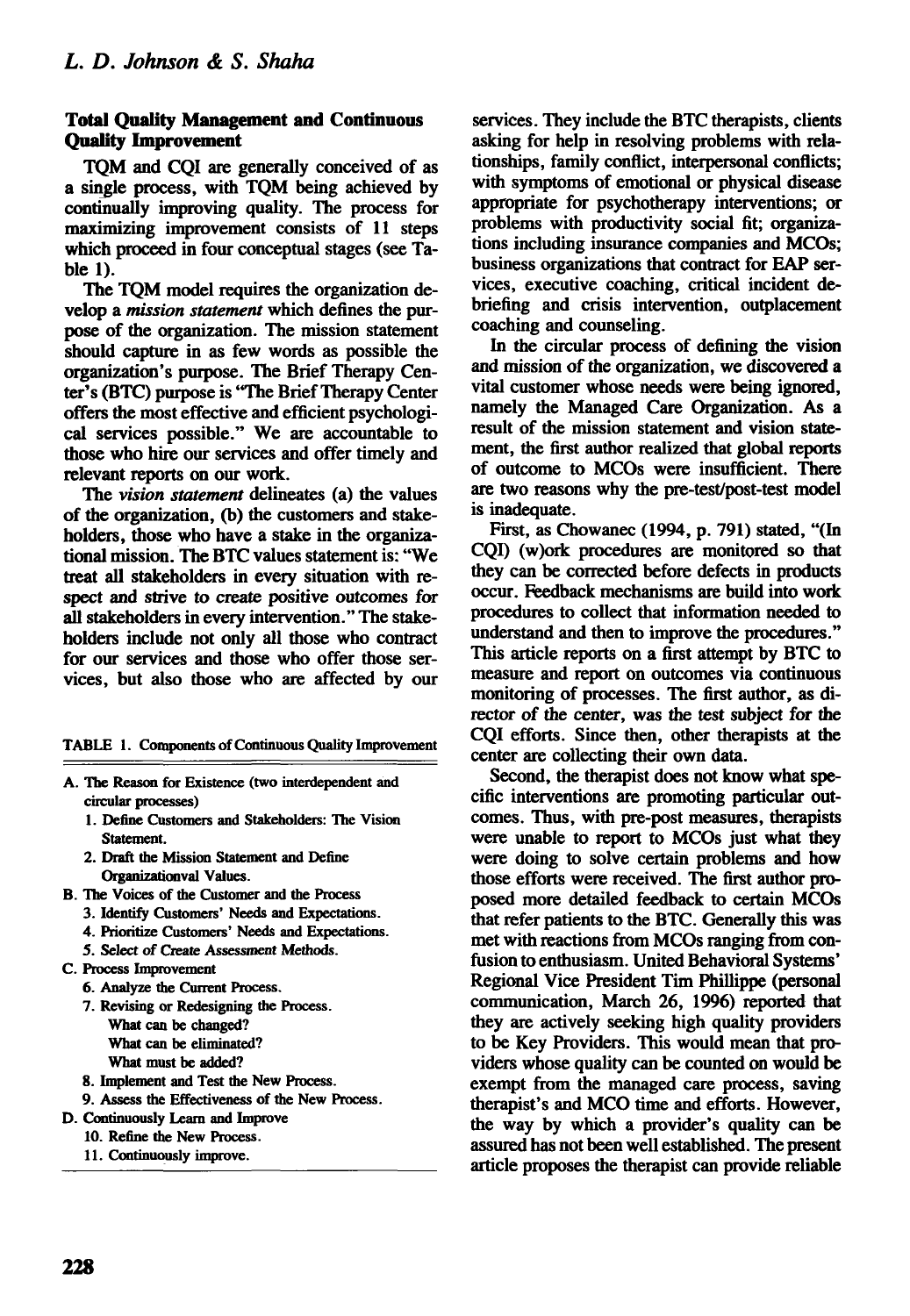and valid data to establish that quality and create a mutually beneficial relationship with the managed care organization.

### **Continuous Quality Improvement**

The goal of providing continuous measures of improvement to our target customers was adopted by the BTC. Specific levels of improvement, targeted to the complaints of the patient, should also be measured regularly, and after every session if possible. CQI implies an ongoing improvement effort. That meant we had to have a measurement system.

Measurement of outcome must be valid, reliable, and feasible. Feasibility implies measurement that is simple and inexpensive. Academic measures tend to be expert-judgement driven, and given the current reimbursement patterns in therapy, it is unlikely at best that agencies will use them. For example, using the Hamilton Rating Scale for Depression (HRSD) is difficult since it should be administered by a therapist via a structured interview. There are two main reasons that this is unworkable.

First, since we are working within the requirement to be efficient (using not one session more than is necessary), to use up a session on assessment has a poor cost-benefit ratio, for the MCO (having to pay for an extra session), the therapist (spending a session in assessment that has no therapeutic value) and the patient (having to sit through the measurement process, gaining neither understanding nor useful skills). Instead, selfreport devices such as the Beck Depression Inventory might track improvement effectively and efficiently.

Second, for the assessment to be objective, a therapist other than the treating therapist should administer the Hamilton. Obtaining an independent rater is not a reasonable requirement for an agency in which fees for service support the CQI efforts. Instead the agency must use a combination of self-report process measures and outcome measures. The process measures the patient's satisfaction with the therapy session, and the outcome measures symptom relief and improvement in functioning. Achieving ideal levels of validity and reliability cannot outweigh feasibility for a technology to be practical and helpful.

Schlosser (199S) has pointed out that quality improvement requires several elements. First, information must be focused on the functioning of the patient in easily administered, easily scored, and interpreted instruments. Second, the information should be in units of single sessions and patient responses to sessions and even to interventions. Pragmatically, it seems likely the single session is the most convenient unit of measurement. Such an assessment must be brief yet relevant to client concerns. Both client satisfaction and clinical improvement can be measured via objective rating methods.

Brickey and Enright (1995) reported on an outcome measure which assessed current functioning of clients seen only one time. The outcome was measured simply by asking the clients to rate their functioning on a 1-9 scale, with  $1 =$  much worse,  $5 =$  same, and  $9 =$  much better. The clients rated their functioning on eight areas: Problem Status, Outlook, Social Functioning, Thinking/ problem solving, anxiety/depression level, health, support from friends, family and others, and Sense of control over your life. It is not clear which of those categories contribute the most to the outcome satisfaction, and which might be repetitious, but such an easy measurement approach certainly has useful aspects. It is simple, easily understood, and easy to collect.

Many simple survey and questionnaire instruments exist to assess a variety of complaints, from the familiar (Beck Depression Inventory) to the less known but useful (cf., Fischer & Corcoran, 1994 $a,b$ ). Seligman (1995) demonstrates how brief symptom-oriented questionnaires help a client who is reading a self-help book. Questionnaires help a reader distinguish between a simple problem and a more severe one, such as a depressive state which may respond to self-help versus a serious depression which requires a professional assessment and intervention.

### **Selection of the OQ-45**

Perhaps the ideal method of measurement would be to administer specific instruments for specific complaints. For example, patients complaining of anxiety and panic would respond to a panic rating scale after each session, patients with a depression diagnosis would respond to a depression inventory. For this project such an ideal system was judged too complicated, requiring difficult data transformation to obtain doseresponse curves (i.e., learning how quickly patients generally respond to treatment at BTC).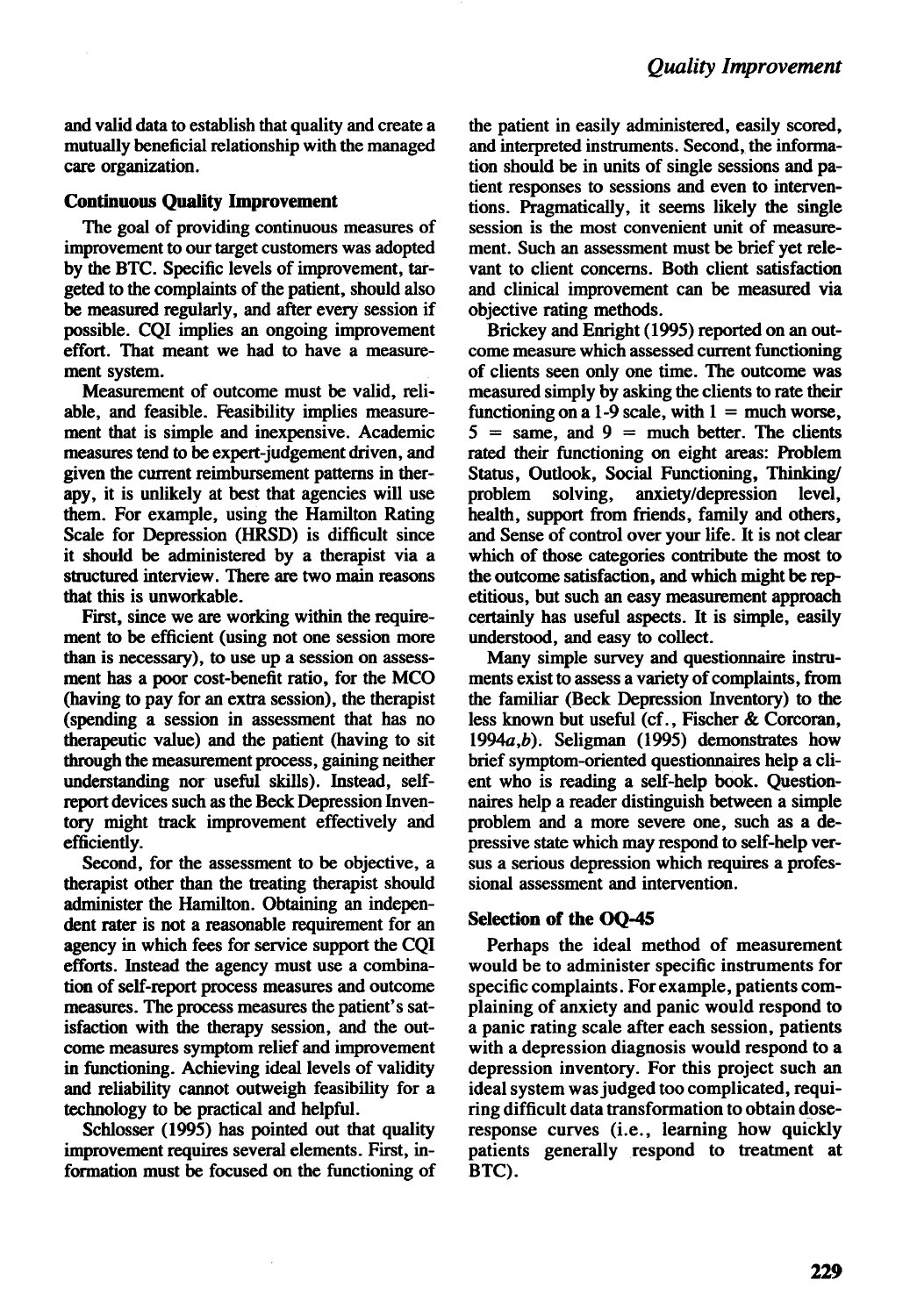In the present investigation, a simple outcome device developed by Lambert, Lunnen, Umphress, Hansen, and Burlingame (1994) was used to assess individual outcome and response curves in a brief therapy oriented private practice. This instrument is the OQ-45, a 45-item Likert-scale checklist.<sup>1</sup> The OQ-45 samples three domains: Symptom Distress (the degree to which the patient feels bothered by symptoms of depression, anxiety, cognitive problems, and the like); Interpersonal Relations (the degree of dissatisfaction the patient has with relationships); and Social Role (the degree to which the patient feels unable to perform or function at work or school). The instrument also contains Critical Items pertaining to dangerousness to self or others and substance abuse. The author tracked thirty-eight consecutive adult admissions to his outpatient practice (a youth and adolescent version is under development but was not available at that time), administering the OQ-45 to each patient at each visit. Since the instrument takes only five minutes to administer and three to score, the requirement for patients to fill it out and the results to be entered in charts was modest. A "cutoff' score indicates the top of a normal range of scores. A patient falling below the cutoff is significantly more likely to be like a normal reference group than like a clinical group. The usefulness of the cutting score is as a rule of thumb indicating reasonable (not ideal) adjustment. Scores below the cutting score, if stable, suggest (at the BTC) a break from therapy, or less frequent sessions, be pursued. Other therapists may not agree with this practice guideline, and may believe it is necessary to keep patients in treatment to consolidate gains.

Patient satisfaction ratings were sometimes collected, using the Session Rating form (Johnson, 1995). We were influenced by Burns and Nolen-Hoeksema (1992) in including a satisfaction measure in addition to an outcome measure. This 10 item form asks the patient to rate the therapy relationship, the degree of agreement between therapist and patient on goals and tasks of therapy, the depth and smoothness of the session, and global ratings of helpfulness and how hopeful the patient felt at the end of the session.

**1 The OQ-45 is available from American Professional Credentialling, 10421 Stevenson Road, Box 346, Stevenson, MD 21153-0346. A child/adolescent version is in development.**

The treatment guidelines followed in the present investigation have been described previously (Johnson & Miller, 1994) as Solution-Focused Brief Therapy. A thought-stopping technique was used with Case 1 that is borrowed from Psychology of Mind (Carlson, 1994).

## **Clinical Improvement Tracked with the OQ-45**

The results collected were utilized in two ways: First, each patient's progress was tracked from session to session, and was sometimes discussed with the patient. For example, the following two profiles were helpful in improving the patient's course of treatment:

### *Case Example 1: A.C.*

**A.C. is a 36-year-old female complaining of difficulty in concentrating, lapses of memory, emotional swings, and low self-esteem. She gave a history of being sexually abused by a stepfather from ages 13 to 16, at which time she moved out and the abuse ceased. She was seeking help in stabilizing her moods, helping her be more productive at work, and coping with her history of abuse.**

**The therapist emphasized "active coping." The patient was encouraged to discuss times when she coped unusually well with the symptoms, or times when the symptoms were less intrusive. Several themes were isolated (e.g., staying busy, focusing on helping other people, not thinking about the abuse). Her homework assignment was to do more coping activities, including those she already did plus mastery and pleasure activities she negotiated with the therapist. She was taught a variation of thought-stopping to deal with the intrusive images. She reported the thought stopping technique was gentle, satisfying, and easy to use.<sup>2</sup>**

**On the third visit she was functioning well. She asked if the therapist could help her remember more about what had happened to her during the sexual abuse. He recommended against it, but she insisted, and he presented a hypnotic strategy for recovering memories.**

**On the fourth visit she was much worse, and the session was spend analyzing the pros and cons of active coping treatment versus recovery of memory treatment. She decided to continue the active coping, again made some progress, but on the sixth session again requested talk about the abuse history. Again the therapist recommended against it but complied. On the seventh session her symptoms had returned, and together the therapist and the patient examined the results of thinking about the abuse versus increasing her coping skills. She returned to the active coping, and on the eighth visit she had returned to a good mood and reported she was very productive and happy at work and at home. Unfortunately the therapist failed to obtain an OQ-45 at the last visit. The patient took a break from therapy with the understanding that she would call if more help was needed. Telephone follow up indicated**

**<sup>2</sup> A description of this technique is available from the first author.**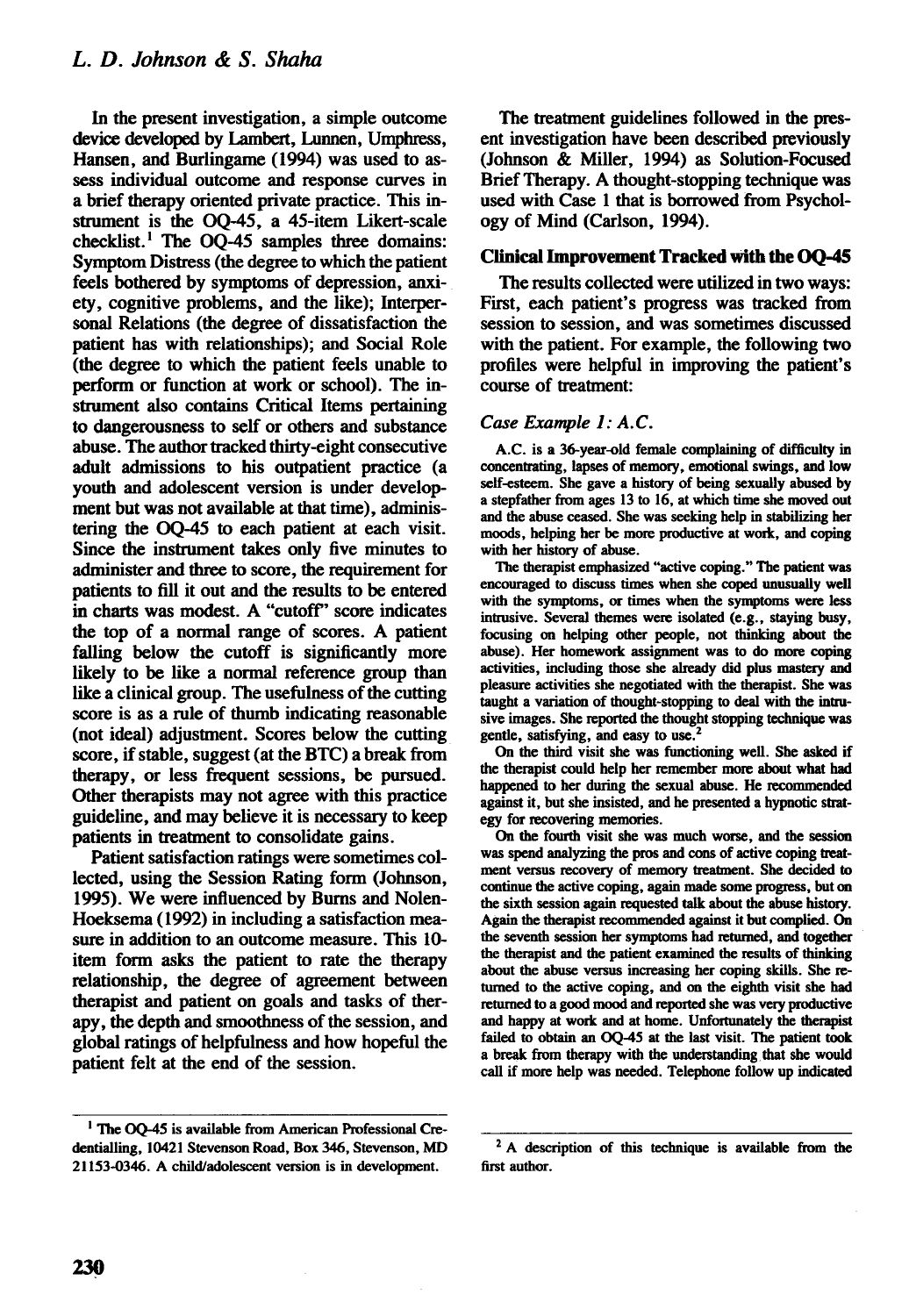**she has had no mote complaints, that she and her husband are very happy and compatible, that she is happy at work, and has not sought any other therapy since the last contact with the BTC.**

**Her OQ-45 Symptom Distress scores illustrate how tracking objective measures of her functioning helped to inform and guide the treatment (see Figure 1). It is worm noting that her Social Role scores illustrated the fact that she was able to work well throughout the treatment, and that she did not let her symptoms reduce her functioning (see Figure 2). That fact influenced the therapist to discourage exploration of that past. It was thought that if the patient could respond to solutionfocused interventions, there was nothing to be gained from a discussion of the problems, and this apparently turned out to be the case. It is recognized that in other cases, discussion of the past is necessary.**

#### *Case Example 2: P.R.*

**P.R., a 44-year-old male, changed his initial focus from exploring the past to a focus on die present and future. He wanted to understand the origins of what he called "selfdefeating behavior." The therapist suggested that while ex-**



**Figure 1. Symptom Distress: A.C.**



**Figure 2. Social Role: A.C.**

**ploring the past might be helpful, to explore the future would be even more helpful, and oriented the patient toward solutions and outcomes instead of problems and origins of those problems (Johnson & Miller, 1994). P.R. cooperated, although with some trepidation, thinking perhaps he was missing something vital by not exploring the past.**

**P.R. presented with complaints of underachievement and** dyssynchrony, wishing he had been able to achieve more than **he was achieving. As an assistant restaurant manager, he felt he was under utilized and had not pursued opportunities. He asked for help in exploring his past to determine why he was unable to make decisions, to enjoy relationships, felt guilty, and was unable to complete tasks and projects. He had been married three times, and the last divorce precipitated his calling the therapist.**

**Following protocols for Solution-Focused Brief Therapy (Johnson & Miller, 1994), the patient began to increase behaviors mat seemed to correlate with exceptions, and "as if" homework designed to bring about the enactment of the "miracle question." As soon as the OQ-45 indicated his Symptom Distress scores were at and below the cutoff (after the third meeting), sessions were spaced every three to four weeks. As can be seen, his adjustment in the normal range of functioning was stable and persistent over several months.**

**Both Interpersonal Relations and Social Distress scores declined (showing improved functioning in personal relationships and at work). He reported setting better limits with people who had been taking advantage of him, and that he felt more productive and efficient at work. The Symptom Distress and Social Distress scores are shown in figures 3 and 4. He made useful and realistic vocational plans and began to work on them. He resolved a long-standing conflict with the restaurant manager which resulted in a reduction of stress for both of them. He reported he was happy and satisfied with his life, and thought that psychotherapy had been somewhat helpful in creating positive changes in his life.**

#### **Profiling the Therapist's Dose-Response Curve**

The results also yielded a *dose-response curve* for a single therapist. Thirty-eight patients began this project, and the data are shown in Figures 5 through 8. These data are preliminary but do sug-



**Figure 3. Symptom Distress: P.R.**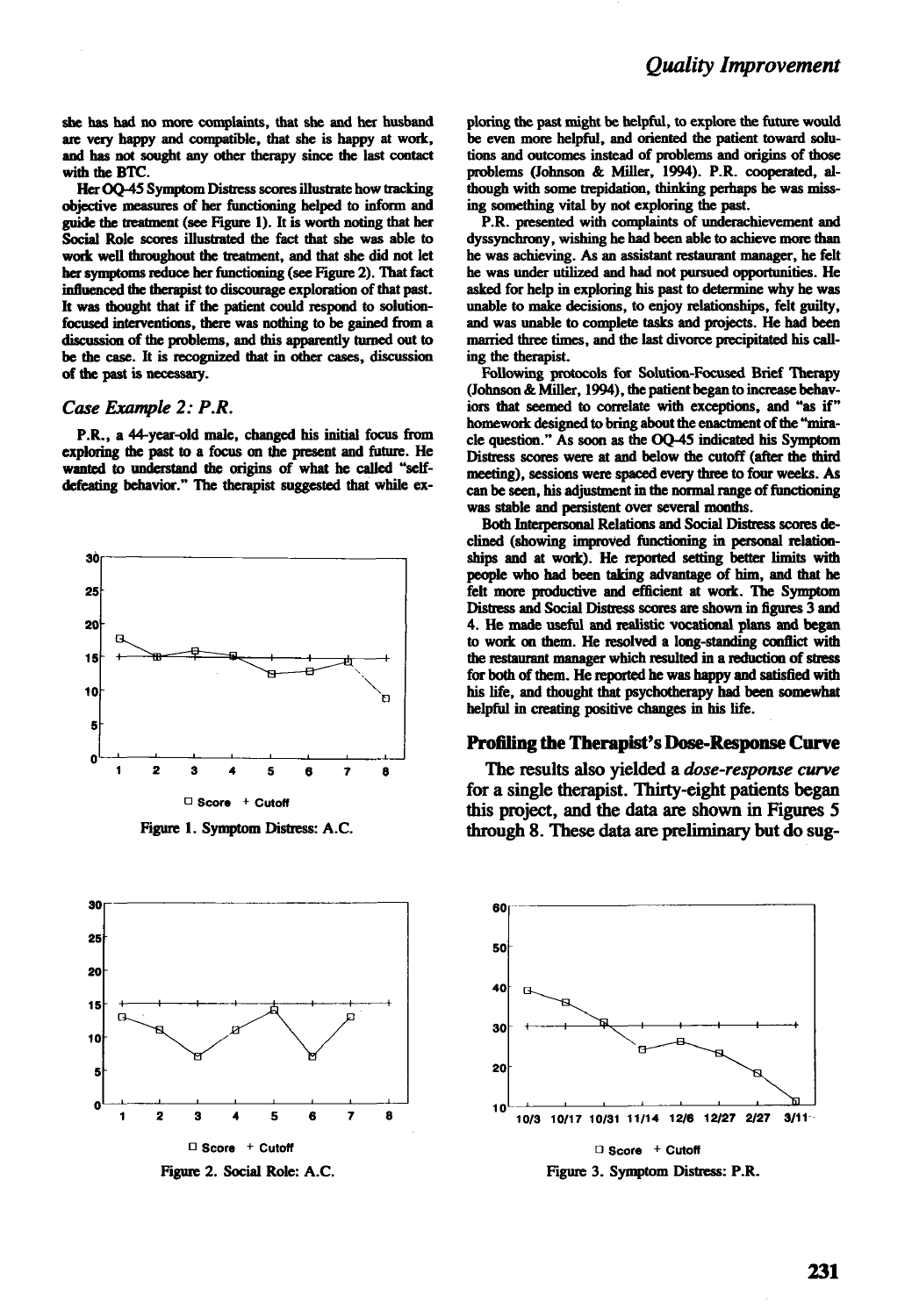

**Figure 4. Social Role: P.R.**

gest that by the sixth session, patient or client complaints are well on the way to resolution.<sup>3</sup> Please note that the data are not perfect. Three patients continued in therapy but due to failure on the therapist's part did not take the OQ-45. Nevertheless, the ALOT is less than six sessions for a mixed group of patients and diagnoses. Tracking outcomes for each session helped focus the therapist's attention and efforts. Incorporating Session Rating data (Johnson, 199S) was also helpful, since the Session Rating form focused on the therapy relationship, giving complimentary information when compared with the OQ-45.

### **Client Satisfaction**

#### *Case Example 3: J.S.*

**J.S. is a 15-year-old male referred for shoplifting and refusal to attend school. He has a history school problems, learning problems, attention complaints, and of positive response to stimulant medication. He refuses to take the medication, protesting it makes him feel different. Following the Customer Status evaluation (Johnson, 1995), the therapist viewed his relationship with Mr. S. as a "complainant" relationship, in that he did acknowledge he had problems but did not agree to work hard to solve them. This is analogous to Prochaska's Contemplation category (Prochaska, DiClemente, & Norcross, 1992). The distinction between Contemplation and Complainant is in the attribution of responsibility: The complainant tends to see the problem as outside of the self.**

**Treatment emphasized family therapy and changing family contingencies to support positive behavior. J.S. rated the sessions on the Session Rating form as "3" or "4" on all items except "Helpfulness" and "Hopefulness." On those items, the**



**Figure 5. Dose Response Curve: Symptom Distress**

**patient rated the session at "2" on a 0-4 scale. In asking him about those items, be replied he wasn't sure how therapy was supposed to help, and didn't know what he was supposed to hope for. On the other hand, his mother, who was viewed as a "customer" rated the sessions as "4" on the same items, suggesting she knew very well what to hope for and found her son was making good progress toward the goals. To her the sessions were helpful. Nevertheless, in subsequent sessions, more attention was paid to the identified patient and his hopes. This improved his cooperation with the family sessions and he did become active in therapeutic homework. Using the Session Rating form helped the therapist maintain a good relationship with the family members, focusing on what would be of most use to each of them. Mr. S. seemed to benefit mostly from positive refraining of his complaints while mother benefitted from goal-directed structural change of the family contingencies (Alexander & Parsons, 1982). It can be argued that such information is informally available to the therapist anyway, and indeed mis is true, but the Session Rating form serves to point the therapist's attention to maintaining good relationships, a vital component to therapy.**

#### **Discussion**

There is no representation made that the foregoing is excellent research. Its purpose was strictly to allow the first author to track with objective data the results of his therapy efforts with a broad range of patients. Originally there was no intention of publishing the results, and only because of the kind invitation by the guest editor of this issue were the results written up. Good results with some challenging patients may have been obtained because the therapist and the patient's efforts were more focused, perhaps partly due to the accountability encouraged by the objective scales of outcome and satisfaction.

Certainly there can be no suggestion made that this report proves that obtaining outcome and satisfaction data after each session improves therapy. It does seem that there has been an improvement

**<sup>3</sup> The seventh session with A.C. raised the mean of that session; without her data the mean would be considerably below the cutting scores.**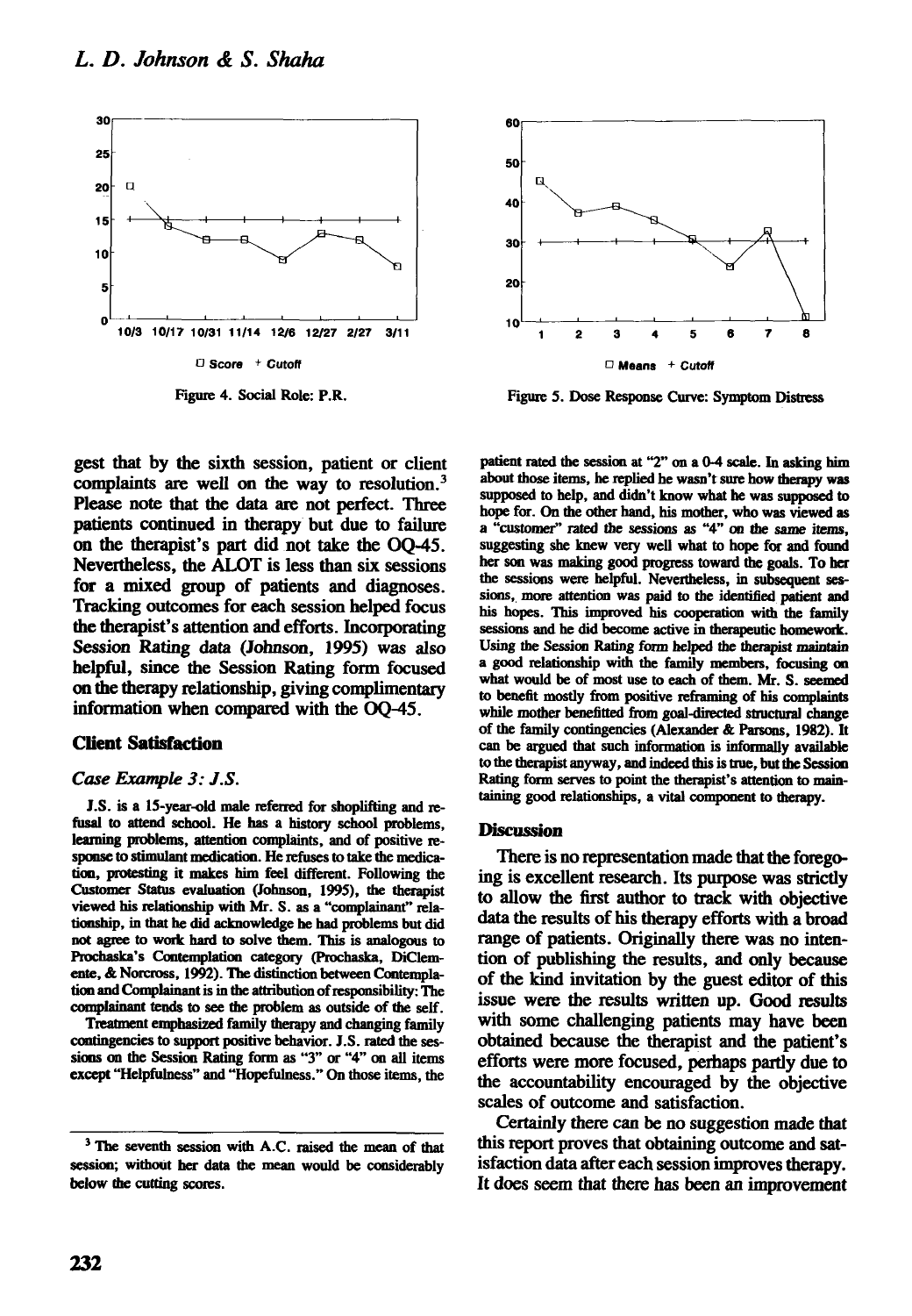

**Figure 6. Dose Response Curve: Social Role**

in outcomes since beginning the use of the Session Rating and OQ-45. There seems to be a tendency for the therapist to think harder and develop better interventions and therapeutic homework when there is some way of tracking the results of each session. Furthermore, these data, however sparse, incomplete, and scientifically lacking, form a type of baseline against which future efforts can be compared.

Continuous Quality Improvement appears to be a useful and accessible technology. Psychologists particularly should enjoy an ease of understanding, given our training in statistics, research design, and the scientific method. The data collected can be used to substitute for the kind of data which are now demanded by managed care. At this time it is evident that intensive review of outpatient psychotherapy is not cost-effective. However, the managed care organizations must do something to address the need for accountabil-



**Figure 7. Dose Response Curve: Interpersonal Relations**



**Figure 8. Dose Response Curve: Total Score**

ity for the resources spent on outpatient treatment. Substituting objective data for the verbal reports now required would be a step in the right direction. Wouldn't it be so much more simple for objective test data and session satisfaction data to completely substitute for the verbal or written reviews that are now required? There is certainly no universal agreement on how one could judge good therapy via written reports, and to imagine that a case reviewer distant from the therapy session can sift through artifact and artifice to distinguish, Solomon-like, which therapy should continue and which should be denied, is to strain credibility to the limit.

### **Eliminating OP Review with Objective Data**

Sessions where the patient is in the normal range should automatically be spaced out and terminated. If the patient wishes to continue, the patient should pay for that, just as if a patient who once needed physical therapy wants to join a health club. After the need for the physical therapy is resolved, the insurance company would not pay for further treatment just to make the patient more and more fit.

Sessions where the patient is showing elevations but progress should automatically continue until the patient can achieve a criterion level of adjustment and behavior. This doesn't require an expensive OP MCO review. Only in a case where there is substantial dysfunction, measured by objective data, and where there is no progress after several sessions should a review be necessary, not for the purpose of denial, but for the purpose of consultation.

Using objective data can therefore reduce the number of OP reviews that must be done. Further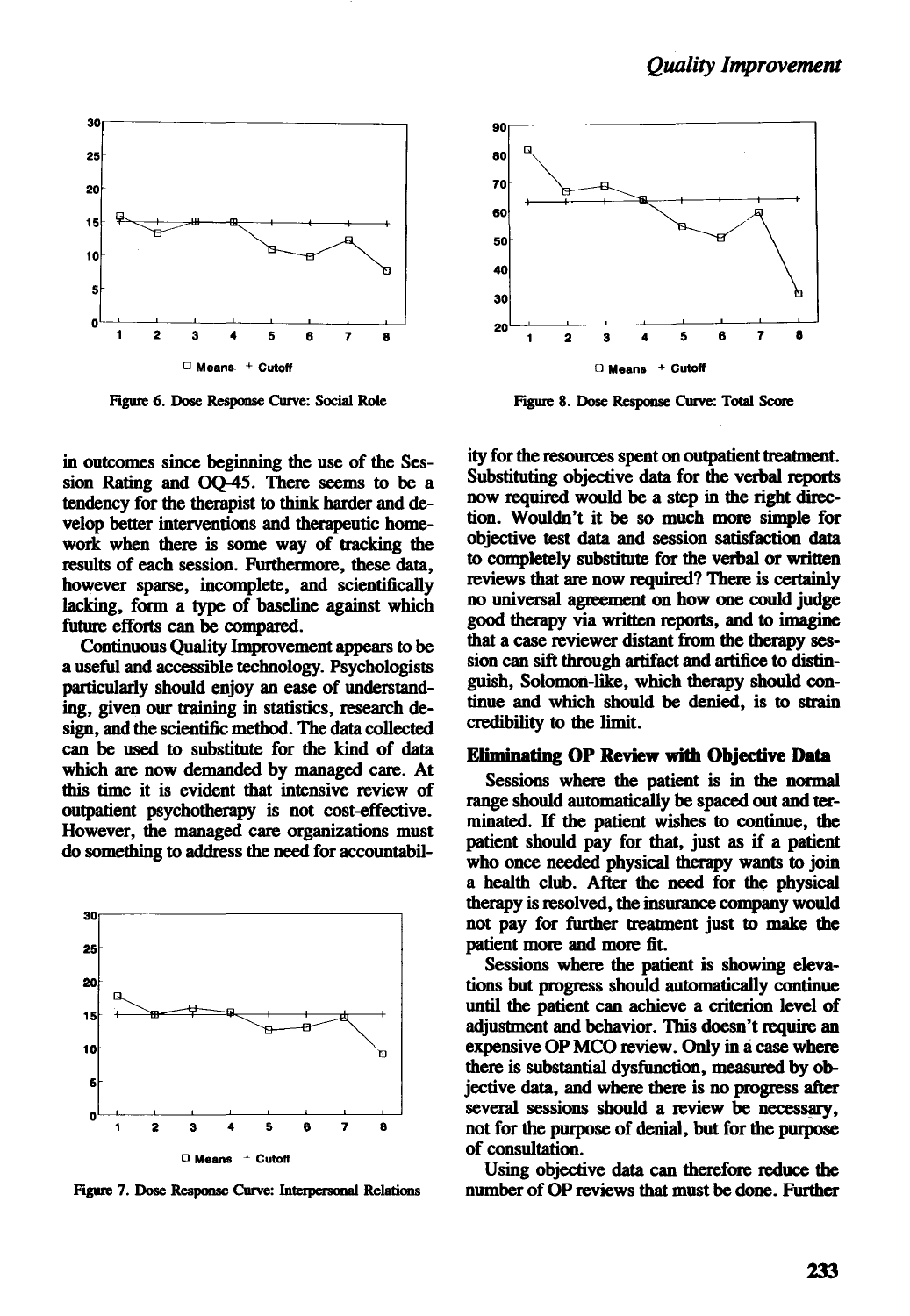improvements can be achieved by eliminating reviews altogether. This has been achieved in relation to one MCO at the BTC. As mentioned earlier, an MCO was approached with the outcome data in this article and the proposal was made to eliminate outpatient reviews with the outpatient reviewers. In place of those verbal reviews, OQ-45 and Session Rating data would be kept for each patient. Collapsed data would be reported each quarter, and individual data would be available for inspection. It was then agreed that the patients would be seen on a *case rate* basis, meaning that each patient referred to BTC would be paid at a flat rate, based on average costs for outpatient treatment in the Salt Lake area. While not a large contract, such relief from intrusive outpatient reviews is welcome. We are currently negotiating with a second MCO to provide service on the same basis, saving therapist time (no reporting and asking for continuing authorizations for treatment) and eliminating the need for the MCO to pay a reviewer, a supervisor, and support staff to manage the case.

The question of unreliable results due to biased administrations of outcome measures must be addressed. A therapist could conceivably influence patients to rate their improvement as more than they actually felt. An unscrupulous therapist could even fill out forms for the patient, in order to create a false impression of high quality. This can only be corrected by backup procedures such as measurement by third parties, audits via telephone interviews, or mail out follow up surveys, but a discussion of bias correction procedures is beyond the scope of the present discussion.

# **Cooperating with** MCOs

With therapists in charge of improving their own quality, the MCO can shift to what it does best, communicating with its customer, namely the business entity that has contracted with the MCO. MCO leadership generally recognizes that quality improvement must come at the level of the therapist, and welcome an opportunity to get out of the case-review business. Cost savings in IP care can be communicated. The MCO can combine the data from many therapists and show customers the results of treatment in terms of improvements in symptoms, increased ability to work productively, and increased satisfaction with relationships. Such outcome data allow the customer to understand what it is achieved from the nervous and mental disorders coverage in its

health coverage. Using objective data in place of verbal reports eliminates a source of "noise" in the review process. Currently, reviews are done via written or spoken reports by the therapist. Verbally skilled therapists are likely to obtain more authorizations than therapists who may be skilled but inarticulate in dealing with reviewers.

Other advantages accrue to the MCOs with this model. As pointed out earlier, OP review is not cost-effective. While officially MCOs have not conceded that point, informally MCO officials who reviewed an early version of this article did agree. We can assume MCOs would like to be out of the OP review business. Developing contracts with groups demonstrating a CQI practice, the business of review devolves onto the practitioners, where is should have been all of the time. The MCO saves money by eliminating the loss leader of OP review, and can concentrate on maintaining good IP review standards.

## **Cooperating with Reluctant Therapists**

While measurement of each session is now part of every BTC therapist's work, such dedication is not automatic. Not all therapists in a system welcome a Continuous Quality Improvement model. On the contrary, some will resist any such measure, claiming the resulting therapy is shallow or ineffective or will result in symptom substitution. When the first author was presenting these ideas to a group of HMO psychologists, one claimed giving process (session satisfaction) and outcome (clinical improvement) measures after each session would yield artifactual data, since he expected patients (within a specific diagnostic group) to get worse before they got better. His resistance to the process is based on fears that his model of treatment will be devalued and he will not be seen as a valued provider.

Clinical psychology already has models for engaging resistant clients. For example, Szapocznick, Perez-Vidal, Brickman, Foote, Santisteban, Hervis, and Kurtines (1988), have outlined protocols for engaging resistant adolescents into family therapy programs. Can psychologists develop similar guidelines, based on understanding the basis of that resistance, for engaging reluctant therapists into quality improvement efforts?

As in the example above, one resistance may be based on a fear that all therapists will be forced to endorse a particular model of therapy. Cognitivebehavioral treatment appears to be preferred by MCO reviewers because of ease of understanding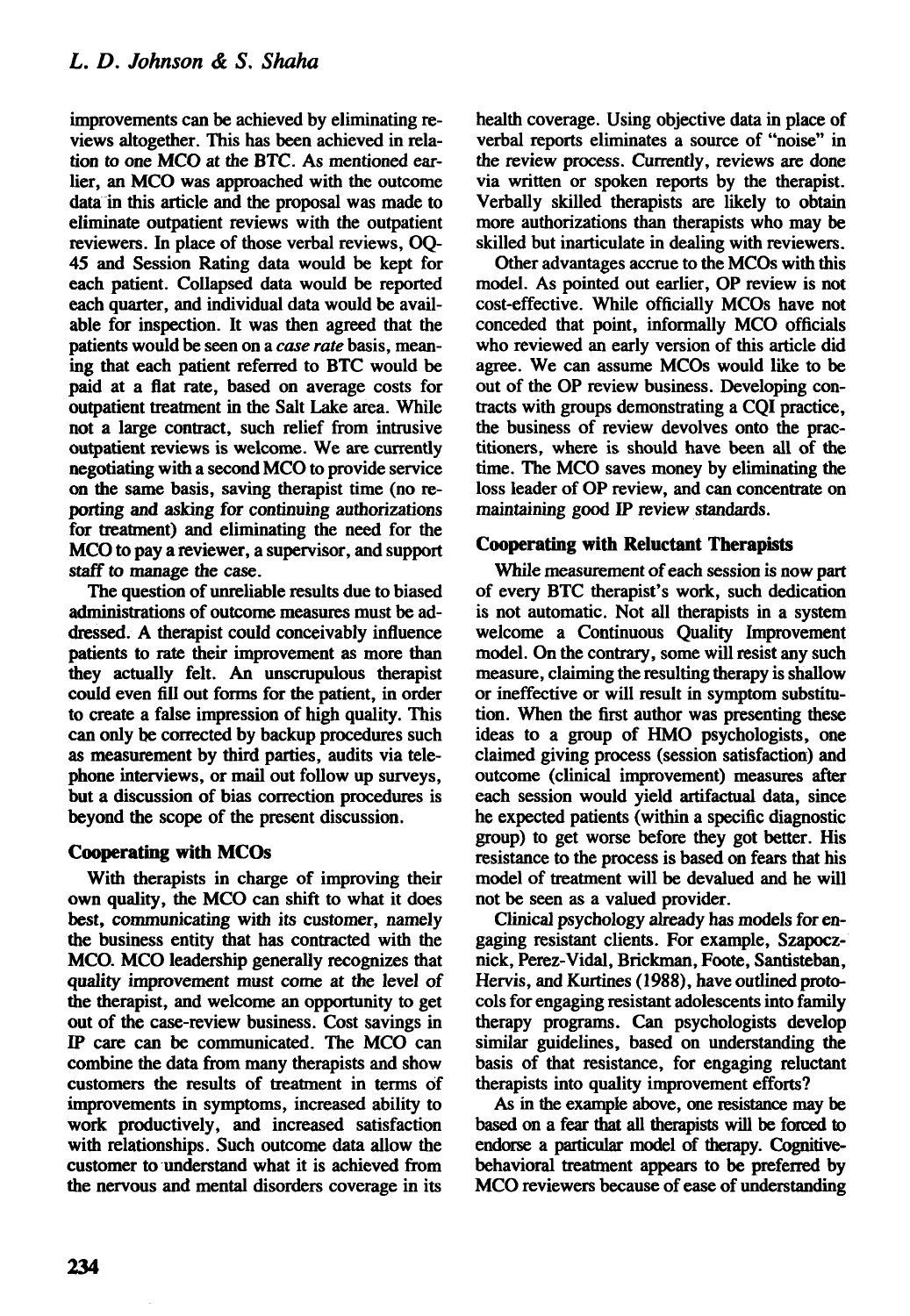the interventions and rationale, and therapists may fear dynamic models will become anathema. The truth is quite the opposite.

Demands that all therapists adhere to a particular model is an artifact of the QA oriented process of concurrent OP review. If we substitute quality improvement for QA, and in-house documentation of process and outcome for remote reviews, therapists can follow any model that produces good process (client satisfaction) and outcome **CQI** models generally allow or even encourage "cheating" within the values of the organization. Adherence to a theoretical model, whether cognitive-behavioral or object relations, is not required. Thus, a therapist who expects patients to get worse before getting better is within the limits of CQI, as long as the *final* outcomes are (1) effective, that is, result in resolution of the presenting complaint, and (2) efficient, that is, requires the same or less ALOT as other methods. The therapist who believes patients must get worse rather than better can examine that theory by comparing outcome data with other therapists in the same group. If patients who do not deteriorate first demonstrate equally positive and stable outcomes, then both the expectation of deterioration and efforts on the therapist's part to achieve this deterioration can be seen as an unnecessary step which can be eliminated. Conversely, if patients who do not show deterioration are less stable, then that step is presumably necessary and must be part of a critical therapeutic path for those patients.

### **Summary**

CQI in OP psychotherapy offers many advantages. Within a group practice setting, the most effective and efficient therapists can be identified and possibly "cloned" through examination of successful cases, live supervision, and development of critical pathways. Individual psychotherapy courses are improved by regular examination of data. Outpatient managed care is obviated; time consuming verbal or written reports are eliminated and reliable and valid data are used in their place.

**TQM/CQI** must come from within the profession and within the organization for it to have any impact. Chowanec (1996) has documented how implementing CQI in response to perceived demands by the Joint Commission on Accreditation of Healthcare Organizations (JCAHO), resulted in confusion and resentment. Re-inventing CQI to meet the needs and goals of the hospital staff was successful. Managed care overtook psychotherapy and we have been reacting ever since. Psychotherapy must be proactive, not reactive in improving services and increasing reliability and customer satisfaction.

#### **References**

- ACKLEY, D. C. (1993). Managed care and outpatient mental health: The hidden costs. *The Independent Practitioner,* **13,** 155-159.
- ALEXANDER, J. F. & PARSONS, B. V. (1982). *Functional family therapy.* Carmel, CA: Brooks-Cole.
- BAK, J. S. & WEINER, R. H. (1993). Issues affecting psychologists as health care service providers in the national insurance debate. *The Independent Practitioner,* 13, 30-38.
- BAK, J. S., WEINER, R. H., & JACKSON, L. J. (1992a). Managed mental health care: Should independent practitioners capitulate or mobilize? (Part 1). *The Independent Practitioner,* 12, 31-35.
- BAK, J. S., WEINER, R. H., & JACKSON, L. J. (1992b). Managed mental health care: Should independent practitioners capitulate or mobilize? (Part 2). *The Independent Practitioner,* 12, 75-80.
- BARLOW, D. H. (ED.) (1993). *Clinical handbook of psychological disorders.* New York: Guilford.
- BERWICK, D. M. (1989). Continuous improvement as an ideal in health care. *New England Journal of Medicine,* **320,** 53-56.
- BRICKEY, M. P. & ENRIGHT, M. B. (1995). Treatment outcomes with therapy dropouts. *The Independent Practitioner,* **15(3),** 134-135.
- BURNS, D. & NOLEN-HOEKSEMA, S. (1992). Therapeutic empathy and recovery from depression in cognitive-behavioral therapy: Structural equation model. *Journal of Consulting and Clinical Psychology,* 60, 441-449.
- CHOWANEC, G. D. (1994). Continuous Quality Improvement: Conceptual foundations and application to mental health care. *Hospital and Community Psychiatry,* 45, 789-793.
- CHOWANEC, G. D. (1996). The fall and rise of TQM at a public mental health hospital. *Journal on Quality Improvement,* **22(1),** 19-26.
- DEMING, W. E. (1986). *Out of the crisis.* Cambridge, MA: Massachusetts Institute of Technology, Center for Advanced Engineering Study.
- ECKERT, P. A. (1994). Cost control through quality improvement: The new challenge for psychology. *Professional Psychology: Research and Practice,* 25, 3-8.
- FRANK, E., PRIEN, R. F., JARRETT, R. B., KELLER, M. B., KUPFER, D. J., LAVORI, P. W., RUSH, A. J., & WEISSMAN, M. M. (1991). Conceptualization and rationale for consensus definitions of terms in major depressive disorder: Remission, recovery, relapse, and recurrence. *Archives of General Psychiatry,* 48, 851-855.
- FISCHER, J. & CORCORAN, K. (1994a). *Measures for clinical practice, Vol. 1: Couples, families and children* (2nd ed.). New York: Free.
- FISCHER, J. & CORCORAN, K. (1994b). *Measures for clinical practice, Vol. 2: Adults* (2nd ed.). New York: Free.
- HILL, C. R. (1989). *Therapist technique and client outcomes: Eight cases of brief therapy.* Newbury Park, CA: Sage.
- HOYT, M. F. (1995). Promoting **HMO** values and a culture of quality: Doing the right thing in a staff-model HMO